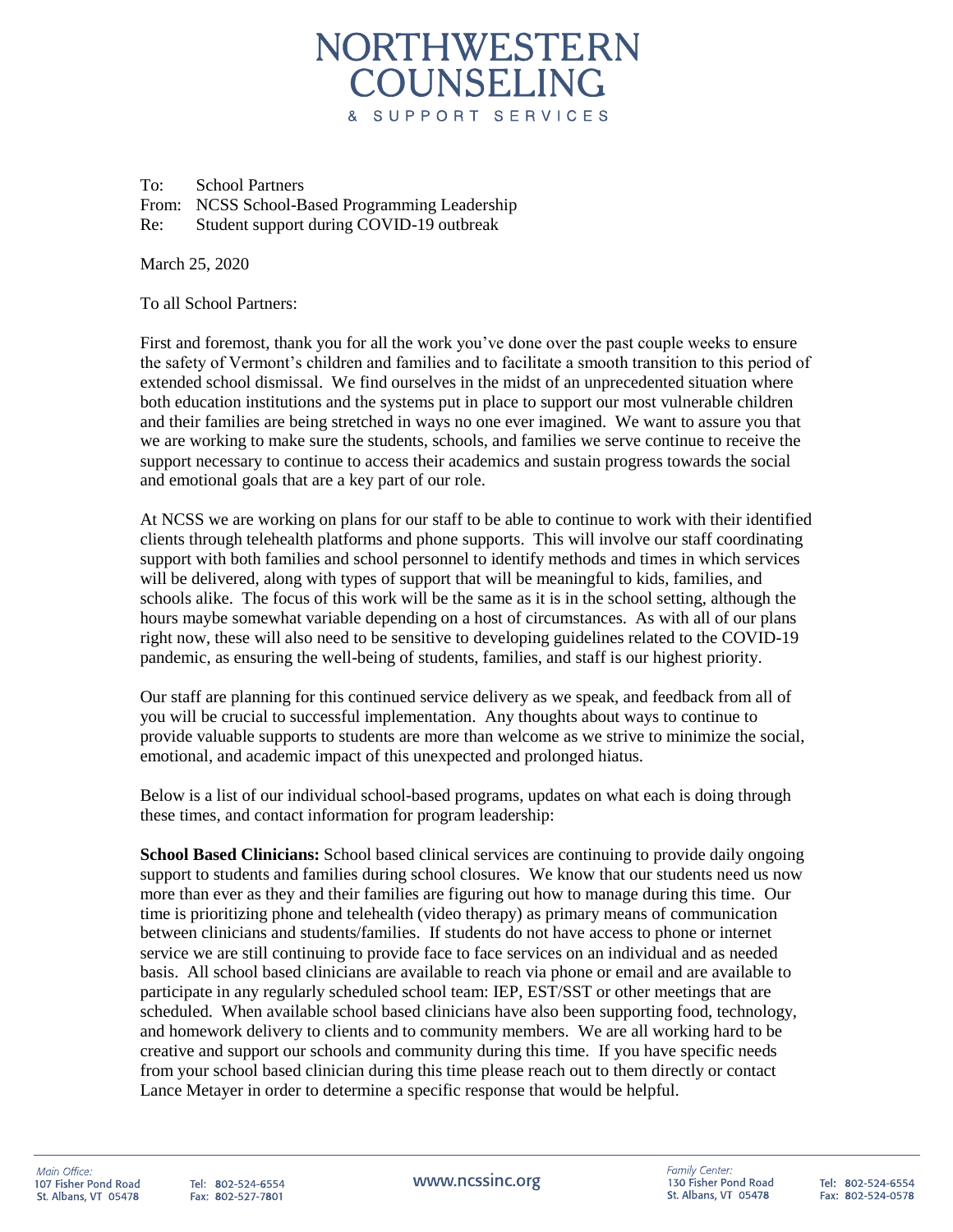## NORTHWESTERN COUNSELING & SUPPORT SERVICES

## Contacts: Lance Metayer, Team Leader, [lance.metayer@ncssinc.org,](mailto:lance.metayer@ncssinc.org) 802-582-8039 Belinda Bessette, Program Manager, [bbessette@ncssinc.org,](mailto:bbessette@ncssinc.org) 802-373-8281

**School-Based Behavior Consultation Team:** The SBBC team is continuing to collaborate with schools and families; from consulting around materials and expectations for students with distance learning to preparing specific materials to develop students' social and emotional wellbeing. Staff are working with special educators and systems level teams to participate in IEP and other meetings in order to continue our work with children and families. SBBC staff have been or are planning to (depending upon need of families or specific requests of schools) contact students/families via forms of communication that best fit their needs (email, phone, or video). Support at this time is focused on ensuring their basic needs are being met and connecting with resources as necessary. Additionally we are focusing on supporting families in creating consistent and predictable environments for their child to support their distance learning. As needed staff are developing behavior support materials similar to those used in school to promote student engagement in learning and general behavior support for parents. Staff will continue to provide regular check-ins with students and school staff and will be available for tele-support as needed.

Contacts: Amy Irish, Team Leader, [amy.irish@ncssinc.org,](mailto:amy.irish@ncssinc.org) 802-393-0368 Matt Habedank, Program Manager, [mhabedank@ncssinc.org,](mailto:mhabedank@ncssinc.org) 802-393-0442

**Collaborative Achievement Team (CAT):** CAT Staff are continuing to connect with parents and school staff around how best to support the needs of our clients and their families. At this time we are offering support through phone, video or email to ensure that clients and families are continuing to receive the highest level of support possible. CAT staff are currently or are planning on connecting with special educators and school teams to develop systems to provide support through work completion, behavioral support and reinforcement scheduling. CAT staff are continuing to attend IEP and other planning meetings via video platforms or telephone to best fulfill the needs of clients and their families. CAT staff are looking into how other aspects of programming – Social Thinking Curriculums, Yoga 4 Classrooms, etc. can be utilized to continue to support our client's social emotional learning and how we can provide those supports in alternative ways (video – zoom, FaceTime, etc). CAT staff are also in constant connection with other NCSS programs to assist in any aspects of programming and coordination that we can.

Contacts: Meghan Sweeney, Team Leader, [meghan.sweeney@ncssinc.org,](mailto:meghan.sweeney@ncssinc.org) 802-370-1168 Matt Habedank, Program Manager, [mhabedank@ncssinc.org,](mailto:mhabedank@ncssinc.org) 802-393-0442

**School-Based Autism Program:** The SBAP team continues to work on keeping open lines of communication with schools and families, determining the individualized needs of our clients, and providing meaningful services via remote supports. Our clinical staff are working to provide parents with resources for their children to be as successful as possible at home. These supports include regular phone calls/check-ins, visual schedules, building routines with parents, behavior management and crisis plans, assistance with modifying school curriculum, reinforcement schedules, and support with wellness and wellbeing. Similar to other teams at the agency, we are utilizing things like video conferencing and FaceTime as well as exploring telehealth services to stay connected to our clients and families. As we move through the school closure, we will continue to stay connected, collaborate with our community partners, and ensure that families have access to the tools and resources they need. Please continue to communicate any needs as

Tel: 802-524-6554 Fax: 802-527-7801 www.ncssinc.org